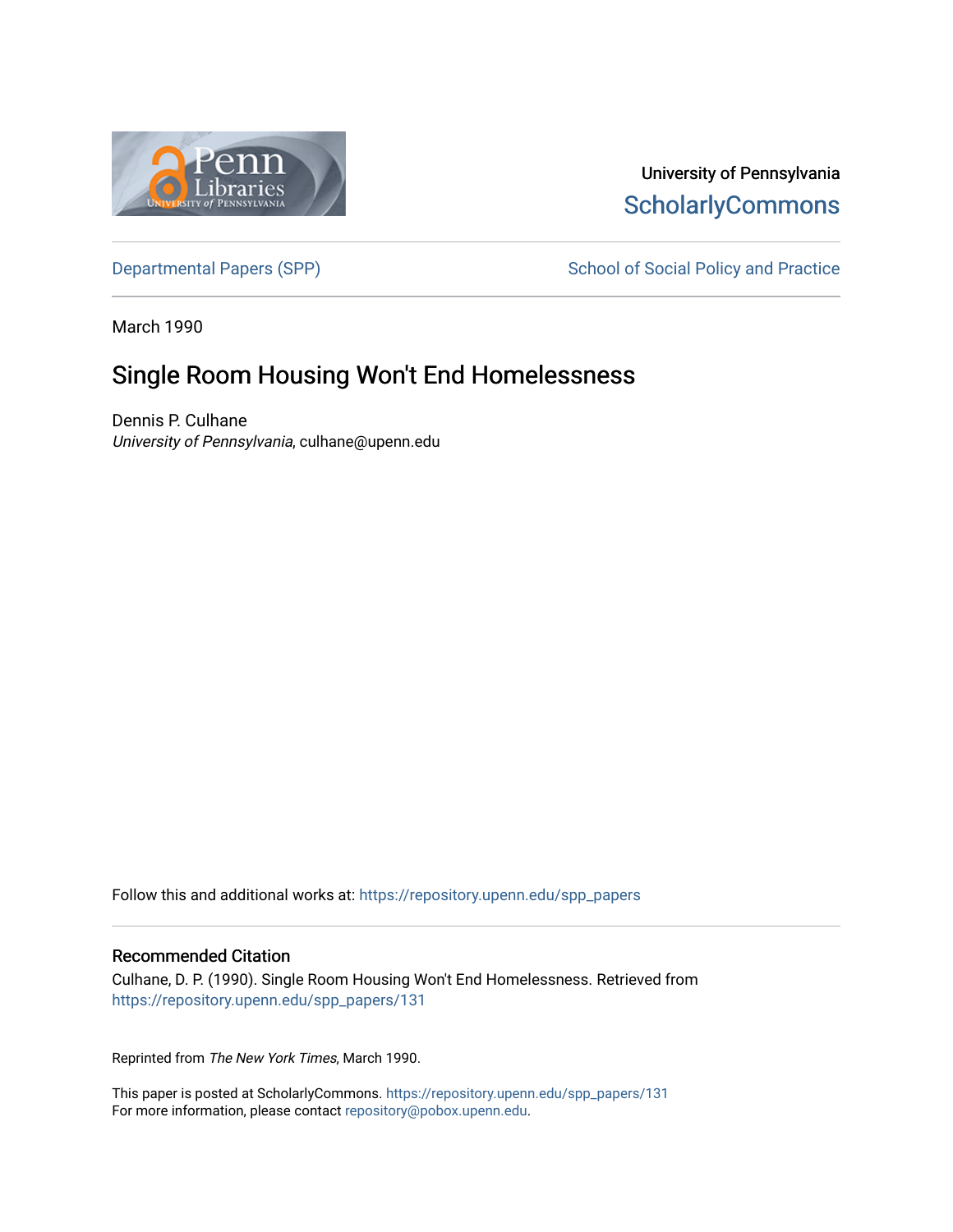# Single Room Housing Won't End Homelessness

## Abstract

SROs might be the solution for some people, including the older and disabled homeless, but many others, including the masses of near-homeless (and soon-to-be-homeless) await a more imaginative solution that gives them a chance at stable household formation, adequately compensated labor, social protection from disability and unemployment, and that supports more diverse and mixed household arrangements than is represented in the proposed SRO solution.

# Keywords

homelessness

# **Comments**

Reprinted from The New York Times, March 1990.